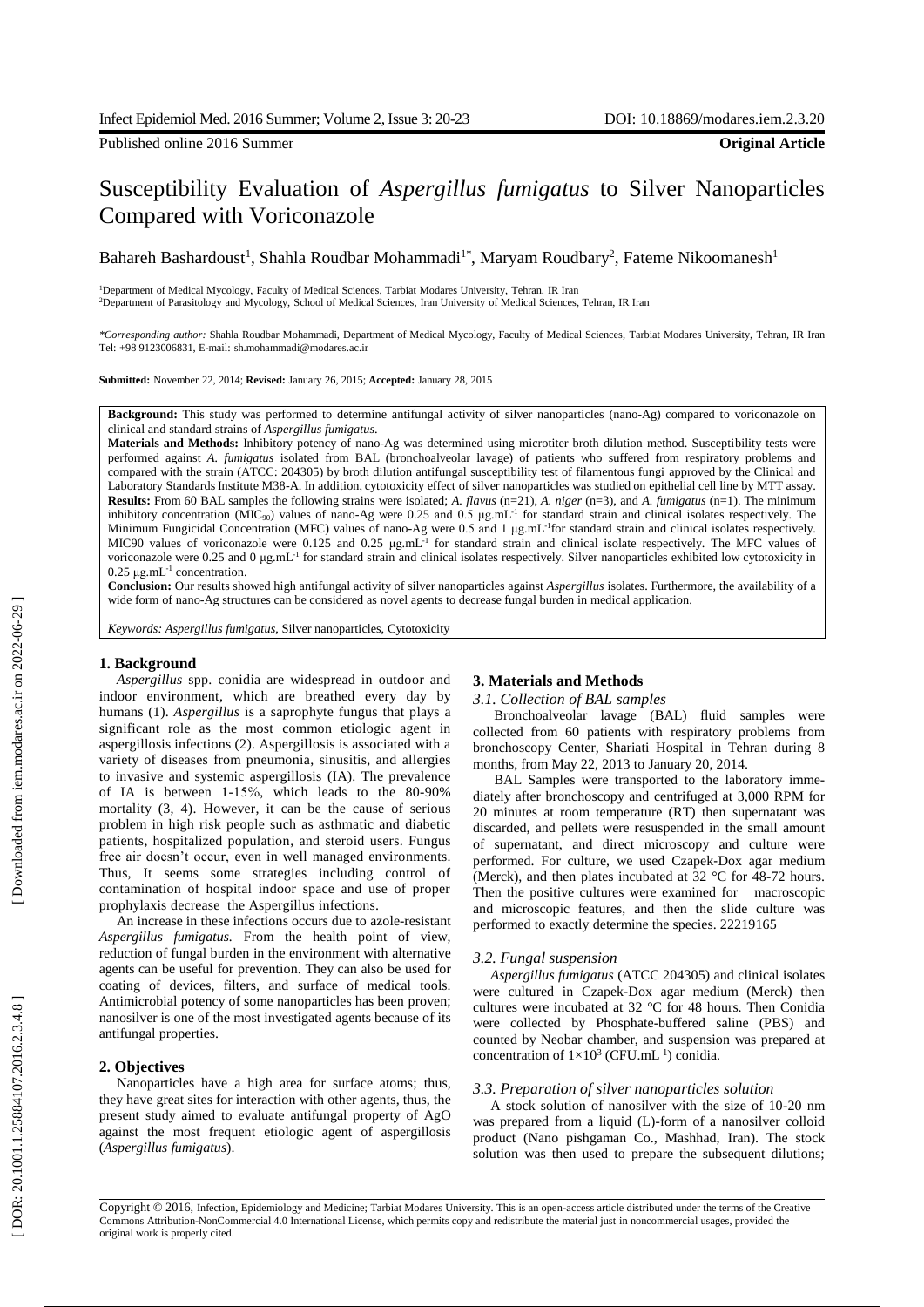100, 50, 25, 12.5, 6.25, 3.12, 1.56, 0.78, 0.39, 0.19 μg.mL<sup>-1</sup>, using serial two -fold dilutions.

#### *3.4. Characterization of silver nanoparticles*

Scanning Electron Microscopy (SEM) of silver nanopa rticles was carried out by standard techniques .

## *3.5. Preparation of antifungal (voriconazole) solution*

Voriconazole powder standard for use as positive control was purchased from Sigma -Aldrich Company .

For preparing a stock solution of  $(1600 \text{ }\mu\text{g.mL}^{-1})$ voricon azole, 4 mg of the drug was dissolved in 2.5 ml Dimethyl su lfoxide (DMSO). The stock solution was then used to prepare the subsequent dilutions.

## *3.6. Broth microdilution test*

Broth microdilution test was performed according NCCLS recommendation. briefly , one row of a 96 -well microplate was marked for each A. *fumigatus*  $1 \times 10^3$  cells inoculation. Serial dilutions of silver nanoparticles was prepared in 10 dilutions in sterile 96 -well microtitre plates , 100 μL to each well , so that the first well had the highest concentration  $(100 \mu g.mL^{-1})$  and the tenth well contained the lowest concentration (0.19 μg.mL<sup>-</sup> <sup>1</sup>) of nanoparticles (5). Following this step, 100 μL of conidia suspension was added to each well. The eleventh well was used as the growth control (positive) to be compare d with the growth of the other well s , containing 100 μL of conidia su spension and without the silver nanoparticle. The twelfth well acted as sterile control (negative), containing 200 μL DMEM medium (Gibco). The microplate was then incubated at 32 °C for 48 hours.

Like silver nanoparticles, Serial dilution of voriconazole was prepared as following, the first well had the highest concentration  $(16 \text{ µg.mL}^{-1})$  and the tenth well contained the lowest concentration (0.03125 μg.mL<sup>-1</sup>) of the drug. Following this step, 100 μL of conidia suspension was added to each well. The eleventh well as the growth control (positive) was used to compare the growth of the other well s, and contained 100 μL of conidia suspension and without the drug. The twelfth well was used as sterile control (negative), containing 200 μL DMEM medium. The microplate was incubated at 32 °C for 48 hours . Then to interpret the results , from each well 10 μl suspension was cultured and incubated at 32 °C for 48 hours. After that , [minimum inhibitory concent](http://www.google.com/url?sa=t&rct=j&q=&esrc=s&frm=1&source=web&cd=2&cad=rja&uact=8&ved=0CCQQFjAB&url=http%3A%2F%2Fen.wikipedia.org%2Fwiki%2FMinimum_inhibitory_concentration&ei=9ZtvVNbkCaq8ygPo9YDwBg&usg=AFQjCNEOTynowFNH2V3rcyU7jaPWdglSTQ&bvm=bv.80185997,d.d2s) [ration](http://www.google.com/url?sa=t&rct=j&q=&esrc=s&frm=1&source=web&cd=2&cad=rja&uact=8&ved=0CCQQFjAB&url=http%3A%2F%2Fen.wikipedia.org%2Fwiki%2FMinimum_inhibitory_concentration&ei=9ZtvVNbkCaq8ygPo9YDwBg&usg=AFQjCNEOTynowFNH2V3rcyU7jaPWdglSTQ&bvm=bv.80185997,d.d2s) at which 90 and 100% of the fungal growth is inhibited, was considered as MIC<sub>90</sub> and MFC respectively.

## *3.7. Cell culture*

Epithelial cell s were purchased from [Pasteur Institute of](http://www.google.com/url?sa=t&rct=j&q=&esrc=s&source=web&cd=2&cad=rja&uact=8&ved=0CCcQFjAB&url=http%3A%2F%2Fwww.pasteur.ac.ir%2F&ei=oDpjVMLdK8-u7Aa9lIGABA&usg=AFQjCNGZhhaHuNfAV31kKb6s6JJKt3-nqA&bvm=bv.79189006,d.d2s)  [Iran](http://www.google.com/url?sa=t&rct=j&q=&esrc=s&source=web&cd=2&cad=rja&uact=8&ved=0CCcQFjAB&url=http%3A%2F%2Fwww.pasteur.ac.ir%2F&ei=oDpjVMLdK8-u7Aa9lIGABA&usg=AFQjCNGZhhaHuNfAV31kKb6s6JJKt3-nqA&bvm=bv.79189006,d.d2s) and were cultured in 75 m l flask co ntaining DMEM, FCS 5%, L - Glutamine , and Pen / Strep antibiotic then incuba ted at 37  $\degree$ C and 5% CO<sub>2</sub>; When the cells formed monolayer, they were trypsinized, and  $1 \times 10^3$  cells were used for MTT assay.

#### *3.8. MTT assay*

Silver nanoparticles were prepared in dilution of 0.5 and  $0.25 \mu$ g.mL<sup>-1</sup>. MTT (3-[4, 5-dimethylthiazol-2-yl]-2, 5-diphenyltetrazolium bromide ) reduction assay is widely used to evaluate cell viability. MTT reduction is interpreted to be indicative of cellular metabolic activity. The MTT (Merk) was dissolved in PBS , filtered , and stored at -20 °C until use d . The MTT solution was added to each well at one tenth of its volume. Briefly, 20 μl of MTT (5 mg.mL<sup>-1</sup> in PBS) was added to wells , and each plate was incubated for 4 h r. Then the

supe rnatants were gently removed , and 10 μl Dimethyl sulfoxide (DMSO) was added in order to dissolve the formazan crystals generated with MTT reduction by the living cells. The plates were incubated for 20 min at 37 °C , and the absorbance was read at 540 nm on a microplate Lab System Multiskan MS reader. The result of the test was expressed as a Stimulation Index (SI).

#### **4. Results**

## *4.1. Fungal isolates*

From 60 BAL samples the following strains were isolated; *A. flavus* (n=21), *A. niger* (n=3) , and *A. fumigatus* (n=1) (Fi gure 1).





*4.2. Characterization of silver nanoparticles*

For determination of antifungal assay of silver nanoparticles, characterization was carried out by scannin g electron microscope as shown in Figure 2.

SEM micrograph showed spherical particles of 10-20 nm.



**Figure 2.** Scanning Electron Microscopy (SEM) of silver nanopart icles

# *4.3. Antifungal susceptibility*

Microtiter assay was conducted according to National Co mmittee for Clinical Laboratory Standards (NCCLS) guideline ( 5 ) , and the MIC<sup>90</sup> and MFC values of silver nanoparticles were compared with selected antifungal drug (voriconazole) against standard and clinical isolates of *A. fumigatus* as shown in the Table 1 and 2.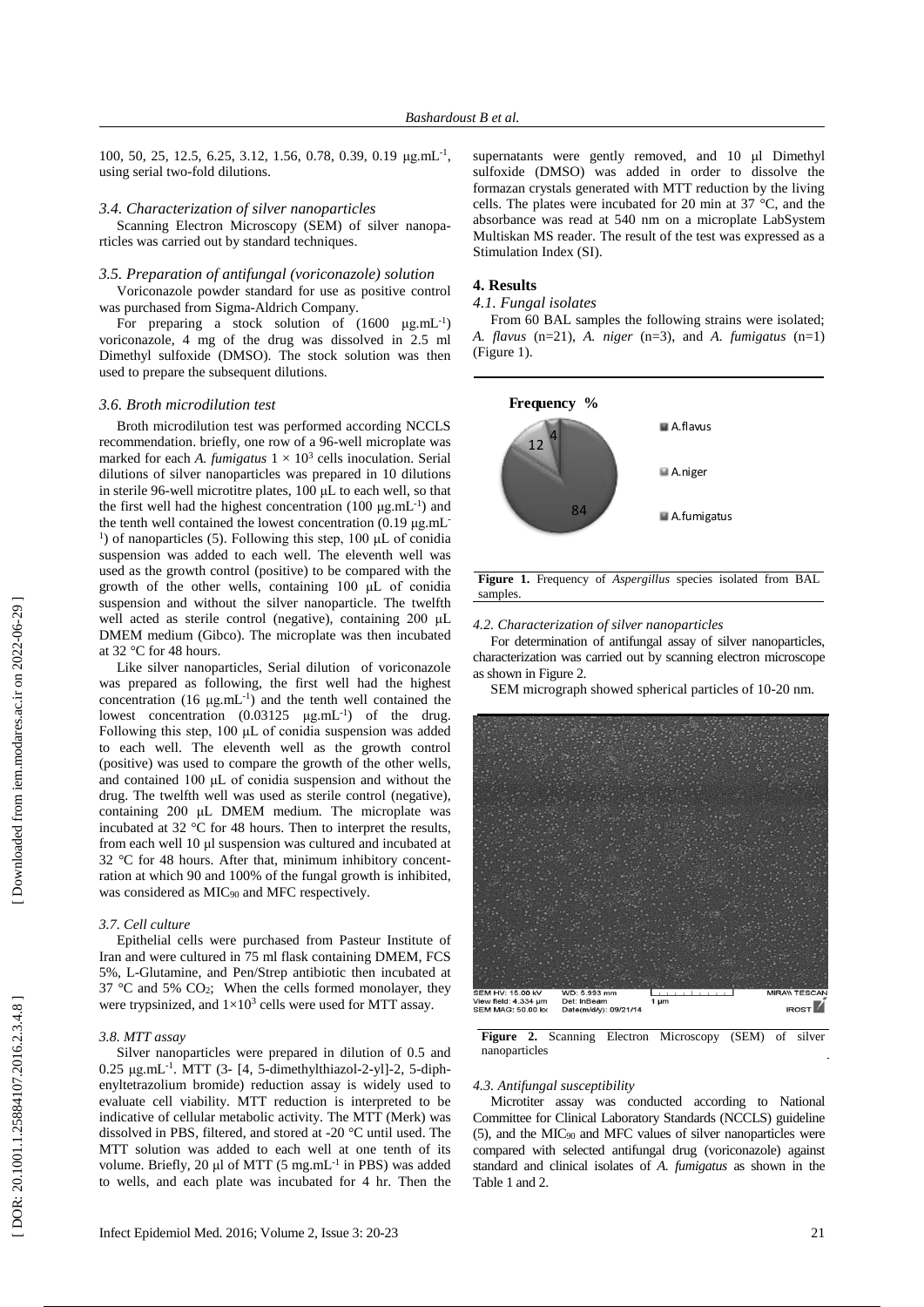| <b>Table 1.</b> MIC <sub>90</sub> value and MFC value of nano-Ag      |                         |                                        |                                 |  |  |
|-----------------------------------------------------------------------|-------------------------|----------------------------------------|---------------------------------|--|--|
| organism                                                              | Total spore<br>inoculum | MIC <sub>90</sub><br>$(\mu g.mL^{-1})$ | <b>MFC</b><br>$(\mu g.mL^{-1})$ |  |  |
| A .fumigatus (ATCC204305)                                             | $1\times10^3$           | 0.25                                   | 0.5                             |  |  |
| A. <i>fumigatus</i> (Clinical isolate)                                | $1\times10^3$           | 0.5                                    |                                 |  |  |
|                                                                       |                         |                                        |                                 |  |  |
| <b>Table 2.</b> MIC <sub>90</sub> value and MFC value of voriconazole |                         |                                        |                                 |  |  |

| <b>THERE IS NOTED THAT THE TELL</b> THREE OF TOLLOGICAL |                         |                                                  |                                 |  |
|---------------------------------------------------------|-------------------------|--------------------------------------------------|---------------------------------|--|
| Organism                                                | Total spore<br>inoculum | MIC <sub>90</sub><br>$(\mu$ g.mL <sup>-1</sup> ) | <b>MFC</b><br>$(\mu g.mL^{-1})$ |  |
| A. fumigatus (ATCC204305)                               | $1\times10^3$           | 0.125                                            | 0.25                            |  |
| A. fumigatus (Clinical<br>isolate)                      | $1\times10^3$           | 0.25                                             | 0.5                             |  |

Results showed that both were sensitive to voriconazole , and silver nanoparticles inhibited the fungal growth by two fold MIC in comparison with voriconazole.

Microdilution method has been accepted for the detection of antifungal activity according to CLSI guideline ( 5 )

## *4.4. Cytotoxicity of nano -Ag*

Silver nanoparticles presented higher cytotoxicity to the epithelial cells at the concentration of  $0.5 \mu g$ .mL<sup>-1</sup> than at  $0.25$ μg.mL- $<sup>1</sup>$ .</sup>

# **5. Discussion**

Infection due to *Aspergillus* spp. is one of the most co mmon fungal diseases in human and animals. *A. fumigatu s* is also responsible for acute and chronic pulmonary and rhinos inusitis disease s, and microscopic finding s of this study showed that unlike in many countries , *A. flavus* has higher frequency in Iran. However , *A. fumigatus* is the most common etiological agent of aspergillosis because of its multiple vir ulence factors . Overall , *A . fumigatus* is responsible for various forms of aspergillosis.

Since 1920s , many studies have been conducted on antim icrobial activity of silver. In ancient Romans , silver was used for the treatment of some diseases. In 1920s , drug administr ation approved colloidal silver for wound healing ( 6).

The use of silver as an antimicrobial agent has been a ccepted in many societies as a belief . On the other hand, it is generally accepted that silver nanoparticles have better properties as nanostructures. The current study used nano-Ag with 10-20 nm diameters (Fig. 1), and the MIC results (Table 1 and 2 ) showed that it has antifungal potency , especially in compa rison with voriconazole (a known drug). The MIC of nano -Ag was twofold higher than the MIC of voriconazole.

Previous studies have shown that Nano -Ag particles have antifungal activity in *Candida* spp *.* ( 7). Silver nanoparticles exhibit antibacterial activity against both gram -positive and gram -negative bacteria (8, 9).

It is accepted that antimicrobial action of nanoparticles increases with decreasing particle size. It can be concluded that silver nanoparticle s have great potency of antifungal activity. It was found that it correlated with the small size of silver nanoparticles and their higher reactivity (10 ) . Several studies have been carried out on synthesis proc edure, concentration of nanoparticles , and the presence or absence of capping agent s that determine function and toxicity of particles (11). In our study, investigation of viabi lity of cells by the MTT assay showed that toxicity of nano -Ag with this size was low and reduced to 0.25  $(\mu g.mL^{-1})$  concentrations.

It is proposed that nano -Ag disrupt s fungal cell wall and increase permeability of its wall .

Voriconazole remains a clinically important agent on fungal diseases; however, as other azoles, it can lead to develo pment of resistance after long -term use. Dose -limiting toxicity, drug resistance , and spread of *Aspergillus* spore s in our env ironment require introduction of other agents. Nanoparticles such as Ago have highly potent antifungal activity (12, 13).

Azoles are the drugs of chois e for therapy in the management of fungal infections, including aspergillosis (14 , 15). the antifu ngal susceptibility results showed that the MIC<sup>90</sup> nano -Ag for *clin ical isolate of A. fumigatus* and *A .fumigatus*   $(ATCC204305)$  was 0.5  $\mu$ g.mL<sup>-1</sup> and 0.25  $\mu$ g.mL<sup>-1</sup> respectively. The MFC values of nano-Ag were 0.5 and 1 μg.mL<sup>-1</sup>for the standard species and cli nical isolate s respectively.

SEM micrograph revealed that the particles were found almost spherical and were not aggregated .

We assayed the level of toxicity of nano-Ag on epithelial cells which showed lower toxicity at the concentration of 0.25 (μg.mL<sup>-1</sup>) than 0.5 (μg.mL<sup>-1</sup>). Nowadays fungal infections have significantly increased in human society for many reasons. Aspergillosis (especially invasive and allergic aspergi llosis ) has emerged as a complicated problem in several patient populations. The increasing rates of immunocompromised st atus in host, drug resistance, the presence of *Aspergillus* spores worldwide on many surfaces such as medical devices are enough reason s for aspergillosis infections.

An increase in these infections occurs due to azole-resistant *A. fumigatu s .* From the health point of view, reduction of fungal burden on the environment with alternative agents can be useful in hospital environment , on devices, filters , and surface of medical tools.

Voriconazole resistance is problematic for immunecomp romised patients (16 ) ; thus , alternative agent must be intr oduce d to decrease the fungus burden. The availability of a wide range of nanostructures can provide suitable alternatives.

## **6. Conclusion**

In this research, our data support the high antifungal activity of silver nanoparticles against *Aspergillus* is olates compared to voriconazole and this nanoparticle can be used as antifungal drug however more studies are required in the future.

# **Conflict of Interests**

The authors declare they have no conflict of interest.

## **Acknowledgments**

We wish to thank Tarbiat Modares University, Tehran, Iran for the financial support , and the Department of Medical M ycology, Faculty of Medical Sciences where this work was done, and bronchoscopy center, Shariati hospital in Tehran , and specially Dr. Pakne zhad for allowing BAL sample s co llection .

## **Authors ' Contribution**

All of authors contribute to this study.

## **Funding/Support**

This study was funded by faculty of Medical Sciences, Tarbiat Modares University.